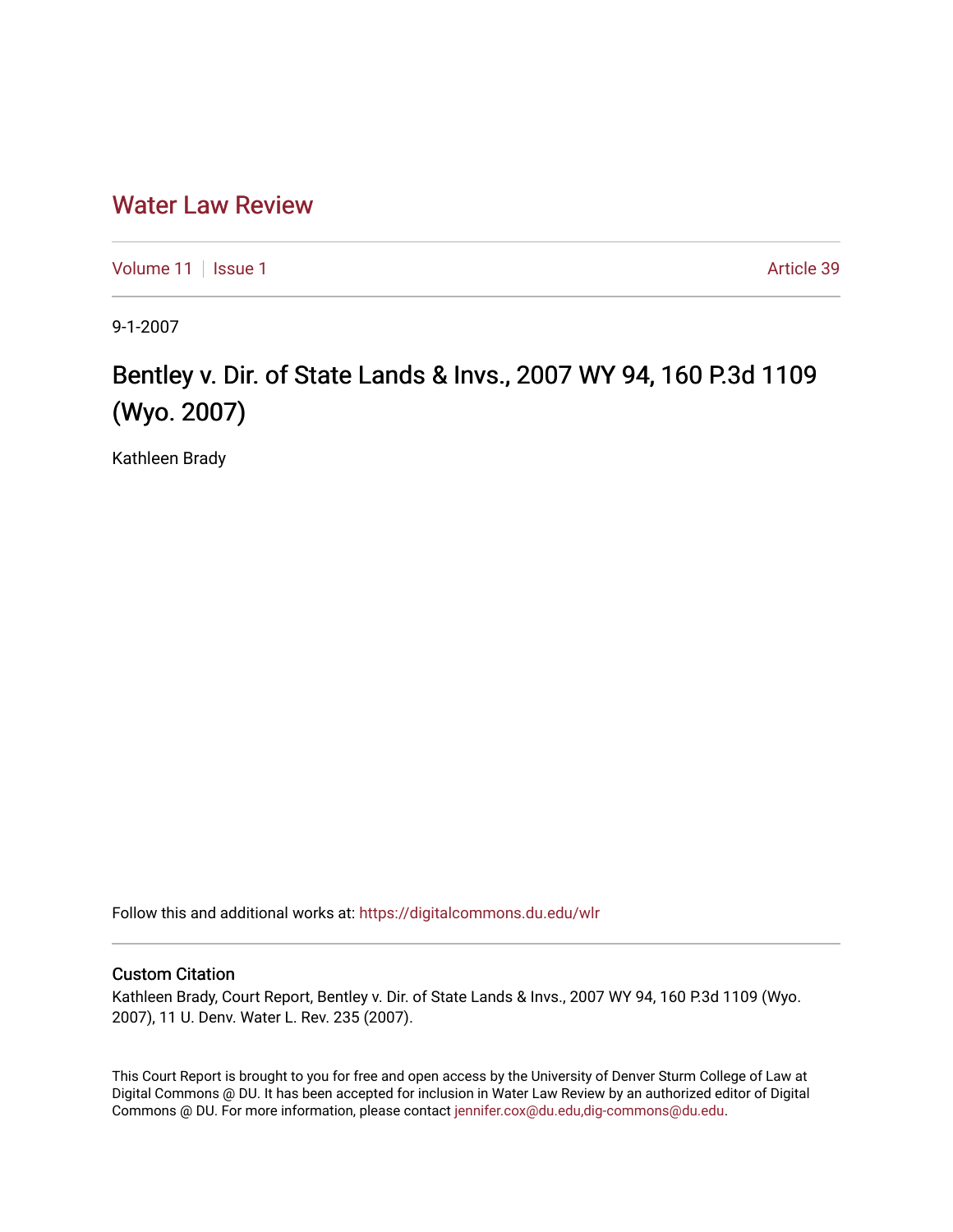tial illegal watering, and the State mailed warning letters to landowners engaged in this practice. After some neighbors received these letters, the Tuttles became concerned and visited the Utah Division of Water Rights. An employee referred the Tuttles to a map delineating areas of illegal watering in red; the Tuttles' farm was not included in the red area. In 1996, the State mailed letters to all valley landowners that explained that all irrigated lands had valid water rights and that the State had notified all illegal water users.

In 1998, the Tuttles decided to sell the farm to the Ellsworths. During the negotiations, the State notified the Tuttles that the survey overlooked a diesel-powered well on their property, and no valid water rights existed for the well. Nonetheless, the Tuttles provided the Ellsworths with a copy of the 1996 letter confirming sufficient and valid water rights for the farm and completed the sale in 1999. After learning that the farm did not have valid water rights for the well, the Ellsworths brought a successful \$1.4 million suit against the Tuttles. The Tuttles subsequently filed negligence and takings claims against the State; however, the trial court dismissed the claims.

On appeal, the Tuttles argued that the trial court improperly considered matters outside of the pleadings in dismissing the claims. The Court of Appeals of Utah agreed, and held that the trial court erred by considering the Ellsworths' judgment against the Tuttles.

Examining the pleadings under the correct standard, the court held that the Tuttles satisfactorily stated a claim for negligence by alleging that the State was not required to perform the water usage survey, the State did not conduct the survey with reasonable care, and the negligent survey resulted in a \$1.4 million verdict against the Tuttles. Accordingly, the court held that negligent surveying could result in a successful suit by the Tuttles.

However, the takings claim did not survive the motion to dismiss. While water rights are a protectable property interest in Utah, the court held that the Tuttles did not allege facts showing that the State deprived the Tuttles of any legal water rights. The State did not decrease or change the Tuttles' water rights; rather, the 1998 letter only deprived them of the illegal use of water for the diesel-powered well. Accordingly, the court held that the trial court properly dismissed the takings claim.

*Matt Larson*

## WYOMING

Bentley v. Dir. of State Lands **&** Invs., 2007 WY 94, 160 P.3d 1109 (Wyo. 2007) (holding that water rights were validly severed from real property and conveyed by the owners of the lands to the Wyoming Game and Fish Commission with an easement).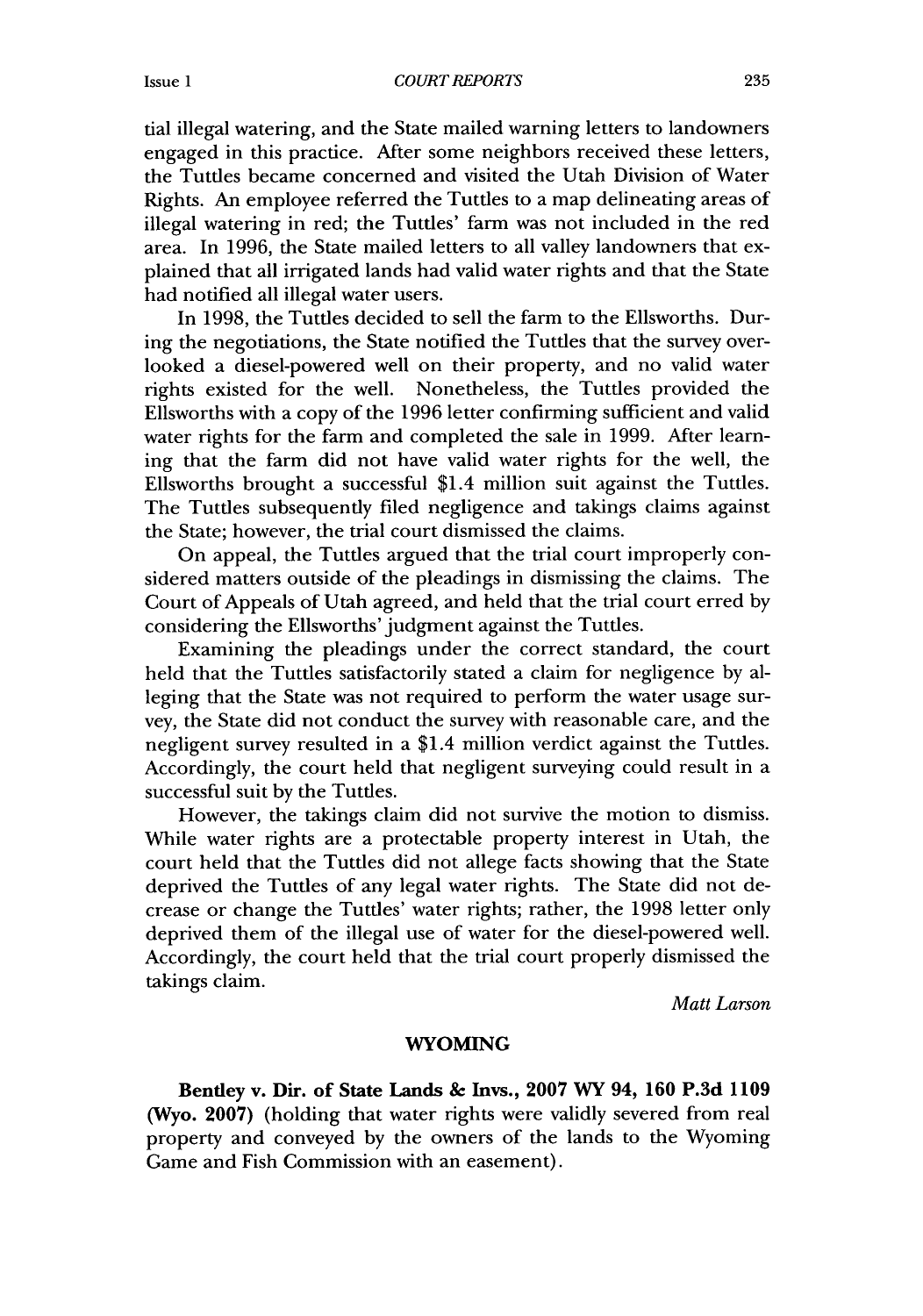In 1992, the State Board of Land Commissioners ("Board") considered a sale of lands in Carbon County that contained the Dome Rock Reservoir ("reservoir"), also known as Indian Creek Reservoir. The reservoir, a trophy fishery, is located entirely within the boundaries of Section **16.** In response to concern that public use of the reservoir would cease with the sale of the land, the Board approved an easement in favor of the Wyoming Game and Fish Commission ("Game & Fish"). The easement allowed public use of the access road, parking area, area around the reservoir, and fishing in the reservoir. The easement did not convey any water rights to Game & Fish on its face, but it incorporated by reference Board Matter El-A, which grants "any water rights that the Board may own in the reservoir." John Anselmi purchased the property subject to any easements at a public auction and later assigned the Sales Contract to James and Pamela Bentley.

The reservoir is an on-channel facility along Indian Creek, completely located within Section 16. The section's primary permit allowed for the creation of the reservoir and provided for the storage of 65.15 acre-feet of water within the reservoir. Three secondary permits granted the authority to appropriate the stored waters of the reservoir to beneficial use. These three secondary permits allocated the entire capacity of the reservoir to lands within Sections 16 and 21. The Bentleys owned all lands in Sections 16 and 21 that benefit from the water rights preserved in the permits.

In 2004, the Bentleys sued, seeking a declaration that the easement was void, injunctive relief, and damages. With respect to the water rights, the Bentleys argued that, as owners of the lands benefiting from the use permits, they were the owners of the water in the reservoir. The district court of Carbon County upheld the validity of the easement and determined that the transfer of the water rights of Section 16 to Game & Fish was valid. On appeal to the Supreme Court of Wyoming, the Bentleys contended that the district court erred, asserted that the easement was invalid, and claimed ownership of the water rights associated with the property.

The Bentleys contended the easement could not have severed the water rights because the legal owner of the lands also owns the water rights. Generally, a water right beneficially used upon land becomes appurtenant to the land and passes with the land upon conveyance. However, owners can identify and separately convey water rights. After conveyance of the easement, the Board still held legal title to Section 16 and owned the water rights attached to it. In Matter E-1A, the Board declared its intent to sever its ownership and transfer "any water rights that the Board may own in the reservoir" to Game & Fish. The Board clearly indicated its "intention to convey specific property" when it excluded the reservoir water rights in the patent for Section 16. The Supreme Court agreed with the district court that the easement con